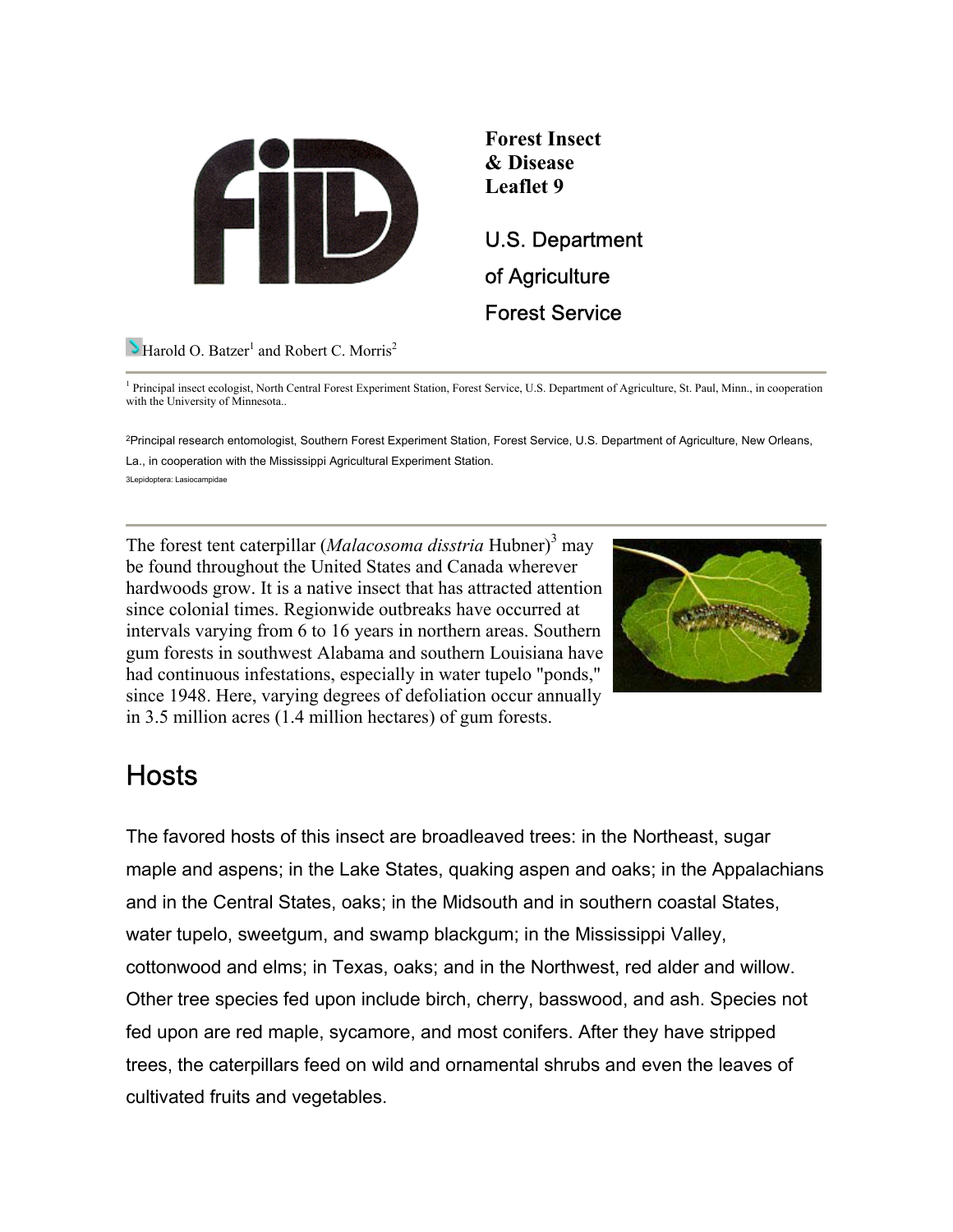# Injury

#### The forest tent caterpillar often defoliates extensive areas (fig. 1).

Figure 1.-Forest tent Caterpillars strip the leaves of aspen trees over extensive areas in the Lake States and the Northeast.

Outbreaks in the Lake States typically last for 3 years, then subside. Diameter growth may be reduced as much as 90 percent. Such defoliation kills few trees except for those that are suppressed. Unusual outbreaks lasting 5 to 7 years have caused mortality up to 59 percent where aspen grew over a high water table. Water tupelo in southwest Alabama subjected to annual defoliation for nearly 20 years grew only .05 inch (1.3 mm) in diameter per year on the average. This represents approximately 25 percent of that normally expected. Sweetgums in adjacent areas began dying after three successive defoliations. Tree flowers may be eaten (fig. 2), nectar gathering by honeybees may be reduced, and seed production is diminished. During years when larvae hatch before leaves unfold, caterpillars mine buds. The quantity and quality of sugar maple sap are greatly reduced as a result of defoliation. New foliage appearing after spring defoliation may be stunted and thin.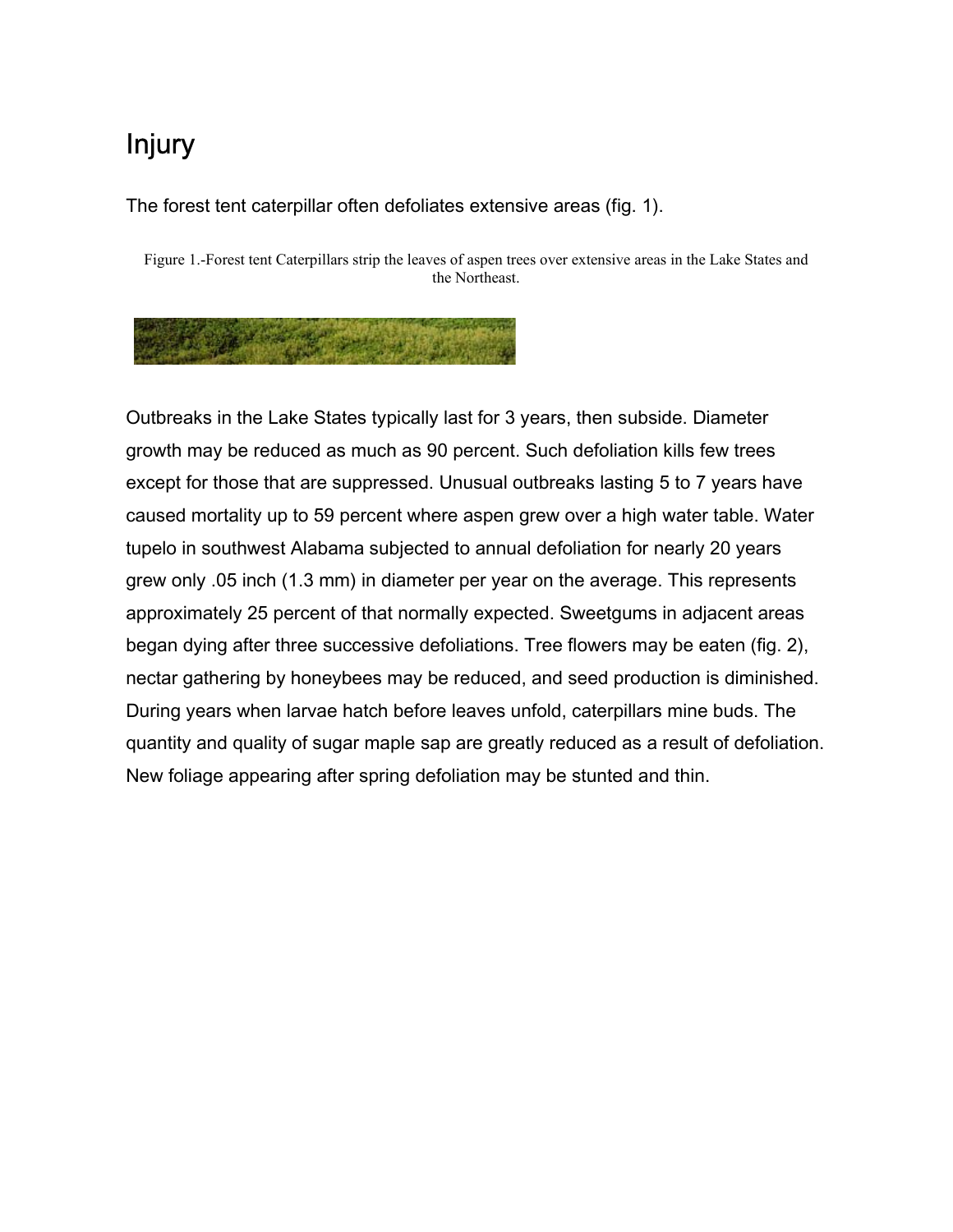An average of 19 egg masses on an aspen tree 6 inches (15 cm) in diameter indicates that complete defoliation could occur. Similar relationships between the number of egg masses and defoliation apply to the southern tupelo-gum forest.

### Life History and Description

There is one generation a year. Young larvae appear when the leaves are beginning to unfold. The time varies with weather and locality. Newly hatched larvae are nearly uniformly black, are less than one-eighth of an inch (3 mm) long, and bear conspicuous hairs. Colonies stay together and move about in a file, following silk trails laid down by leaders (fig. 3). With each successive molt, markings of pale bluish lines along the sides of a brownish body and a row of footprint-shaped, whitish spots on a black background

Figure 2.- Forest tent caterpillars eat the flowers of water tupelo trees and reduce seed yield.



Figure3.- Third instar larvae moving in a column up the stem of a quaking aspen tree.



become more evident (see cover). When full grown, caterpillars are about 2 inches (50 mm) long.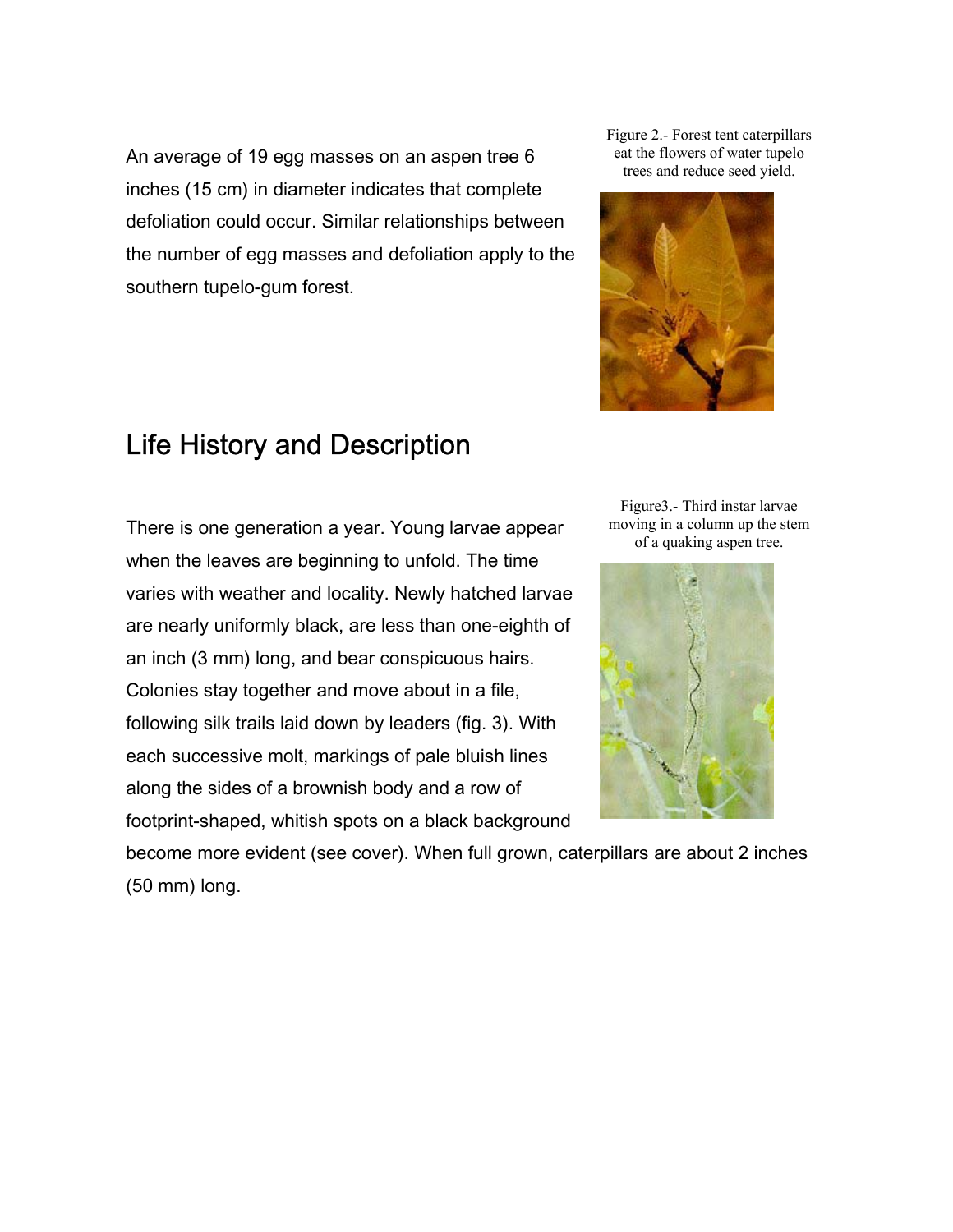Figure4.- Fifth-instar larvae at rest on an aspen trunk.



The caterpillars do not spin a tent; instead, they form a silken mat on the trunk or branch, and here they congregate when at rest or during molting periods (fig. 4). During the early instars, these congregations are usually in the upper part of the tree; later they are more commonly found lower in the crown and on the trunk.

Larvae usually pass through five instars. When high populations result in complete tree defoliation, the fourth and fifth in-stars often move around a great deal in search of food. The larvae wander in search of suitable sites for spinning cocoons, and their movements have caused them to be called

"armyworms" by some.

Five to 6 weeks after hatching, the larvae spin cocoons of silk colored yellow by a powdery material dispersed between the strands (fig. 5). They are constructed in a folded leaf (fig. 6), bark crevice, or other sheltered place.

Figure5.- Cocoon of silk colored yellow by powdery material among the strands. (Photo by J.D. Harper, Auburn University)

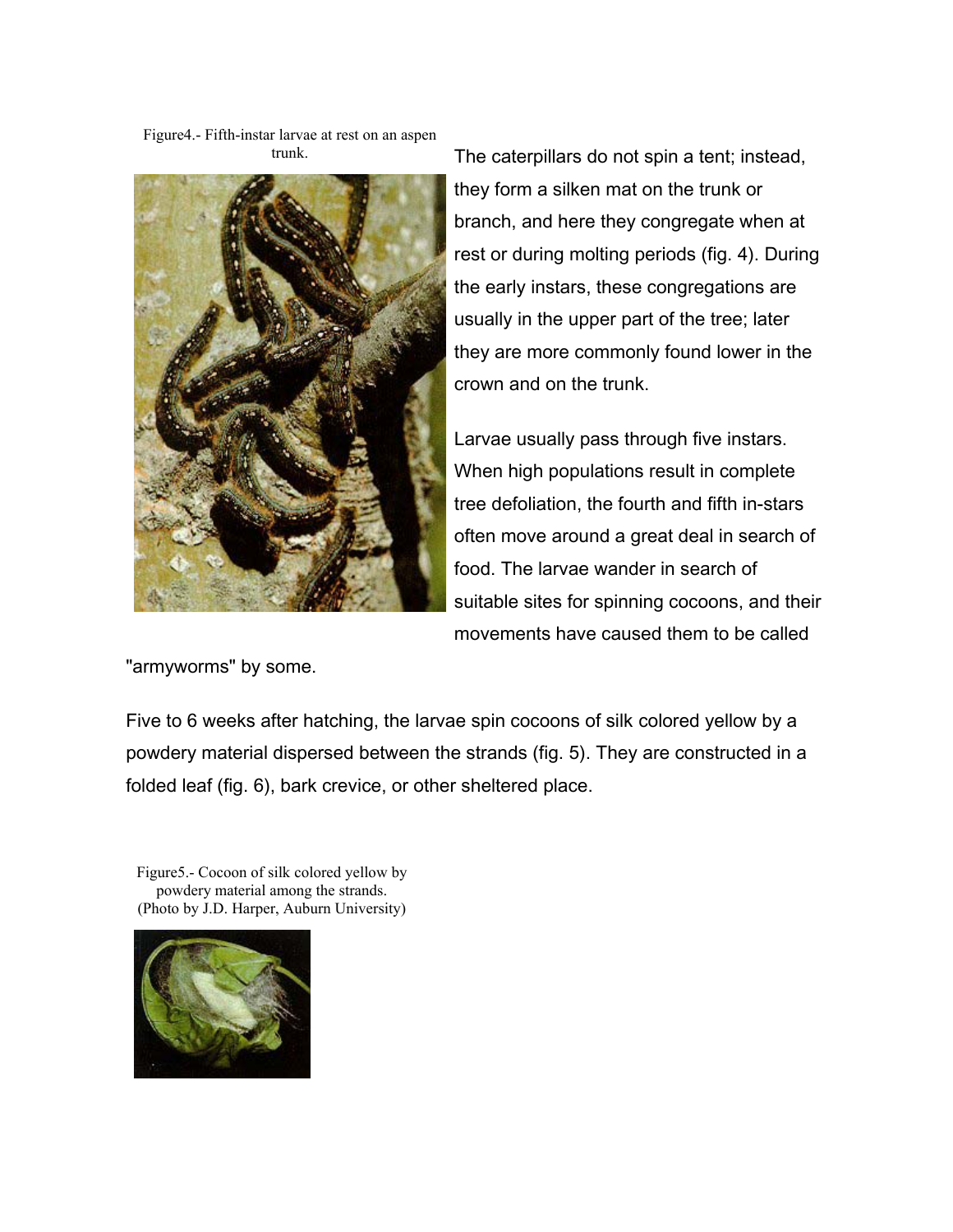

Figure 6.-Red maples leaves, fastened together with silk, shelter new cocoons of the forest tent caterpillar.

In these cocoons, the larvae change to pupae. The stoutbodied moths, which emerge about 10 days later, live for only a few days. They are buffcolored and have a wingspan of 1 to 11/2 inches (25-38 mm). The forewings have two darker oblique lines near the middle (fig. 7). Strong winds can carry the moths many miles, and great numbers are attracted to lights.

Figure 7.-forest tent caterpillar moths are on the forewings. (Photo by J.D. Harper, Auburn University)



in the spring.

buff-colored, with two darker oblique bands The eggs are laid mostly on upper-crown branches in masses of 100 to 350, which encircle small twigs. Each mass is cylindrical with truncated ends (fig.8). The eggs are cemented together and are coated witb a frothy, glue- like substance, which hardens and turns a glossy dark brown. Within 3 weeks the embryos develop into larvae that overwinter in the eggs and hatch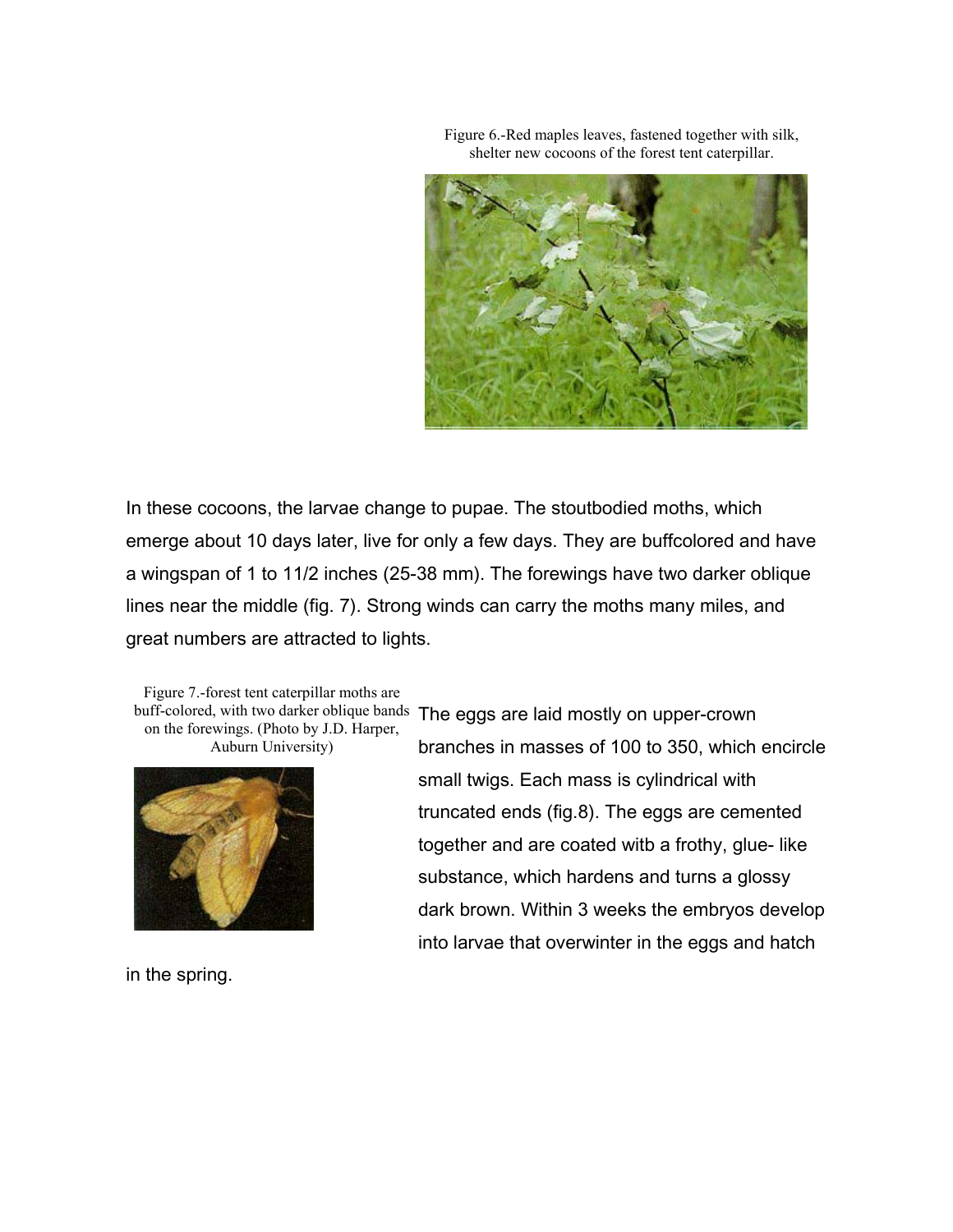Figure 8.- Egg clusters encircle small twigs: Upper-before hatching, and lower-after hatching.



## **Control**

In some years hatch is low. High mortality of larvae in the egg is associated with temperatures below -42° F (-41°C). Freezing weather just prior to, during, and following hatching kill many of the young caterpillars. When trees are completely stripped of leaves, larvae starve. In the North, temperatures above 100° F (38°C) in the shade during moth emergence and egg laying have caused death of adults and low viability of eggs.

Figure 9.- During outbreaks of the forest tent carerpillar, *Sarcophaga aldrichi* become extremely abundant and annoying.



Several species of flies and wasps parasitize the eggs, larvae, and pupae of the forest tent caterpillar. Most important are large gray flies, Sarcophaga aldrichi Parker, in the North; and S. houghi Aldrich in the South. Female flies deposit maggots on cocoons. The maggots penetrate the

silk and move into the prepupa'e or pupae, killing them as well as any other parasites that may be present. S. Aldrichi becomes extremely abundant and contributes greatly to the termination of out breaks of the caterpillars in aspen forests. Although the flies do not bite, they annoy people by lighting on them (fig. 9) and regurgitating on clothing and laundry hung outdoors. In southern gum forests, S. houghi is much less conspicuous and usually goes unnoticed. Nevertheless, it can be an important control agent. *Itopletis conquisitor* (Say) is an important ichneumonid wasp parasitoid of the pupal stage. Parasitization up to 20 percent by five species of egg wasps has been recorded in Alabama.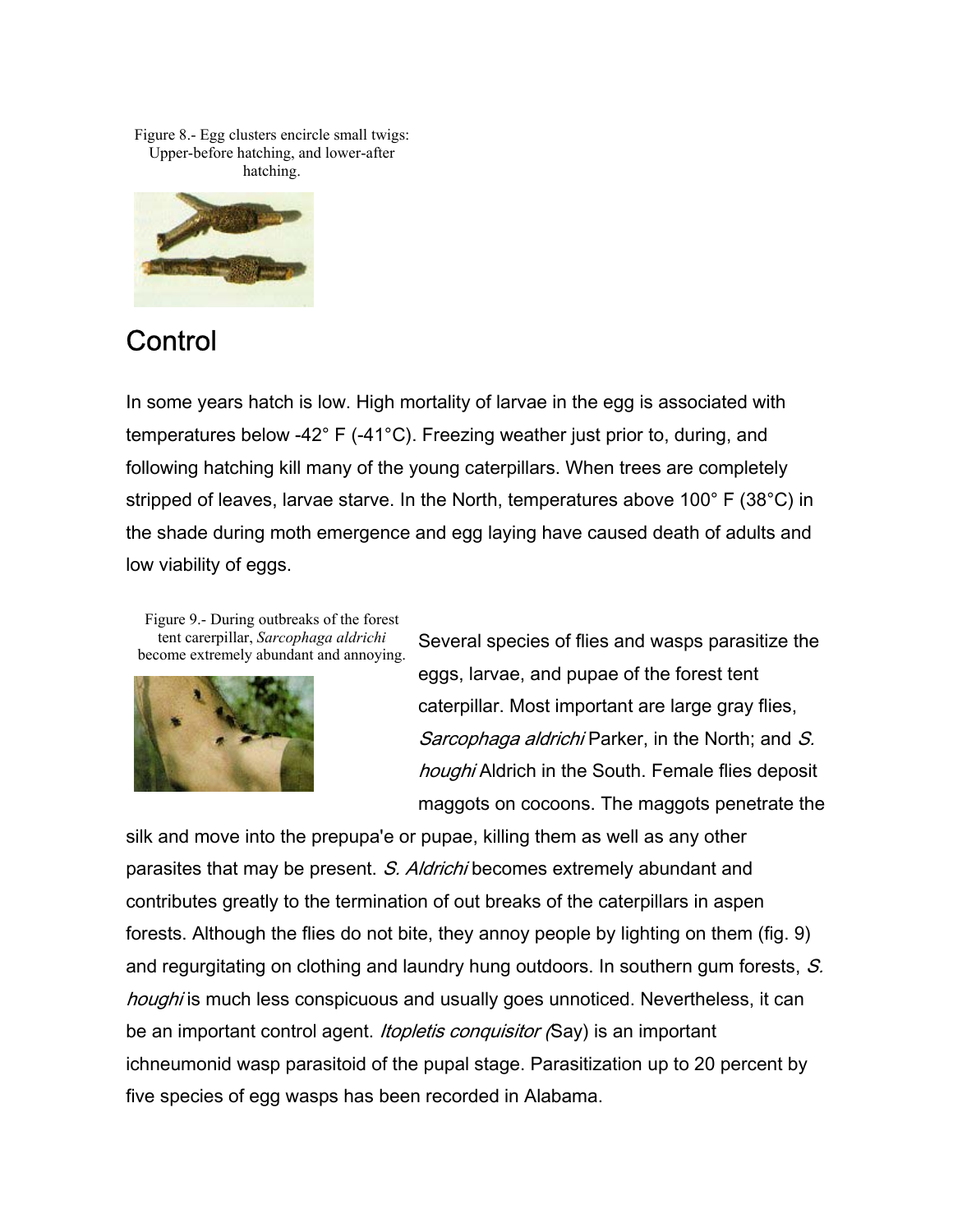Predatory beetles, ants, true bugs, spiders, birds, and small animals feed on caterpillars and pupae, but it is not known to what extent they affect populations of the forest tent caterpillar. Annual flooding of water tupelo forests in Alabama and Louisiana during the feeding period of the caterpillars (fig. 10) prevents the buildup of some natural control agents.

Figure 10.- Flooding og tupelo swamps during the larval feeding period prevents natural enemies from reaching the forest tent caterpillars.



**Polyhedral** virus diseases often destroy large

Figure 11.- Virus-killing caterpillars characteristically hang head downward.



numbers of caterpillars (fig. 11). A fungus

disease, *Entomophthora* sp., is common in the South, and a protozoan infects larvae in the North.

Small trees can be protected by collecting and destroying egg masses, destroying colonies of young larvae at the end of branches, or killing larvae clustered on the trunks of branches during molting and resting periods. Several chemical insecticides and a microbial insecticide, Bacillus thuringiensis are registered for control of this insect (fig. 12). If control is necessary, consult a State or Federal pest-control specialist for the most up-to-date information.



Figure12.-The area in the red portion of this infrared photo was sprayed to kill forest tent caterpillar larvae. The unsprayed blue area was completely defoliated. The red area along the river in the lower right contains non-host tree species.